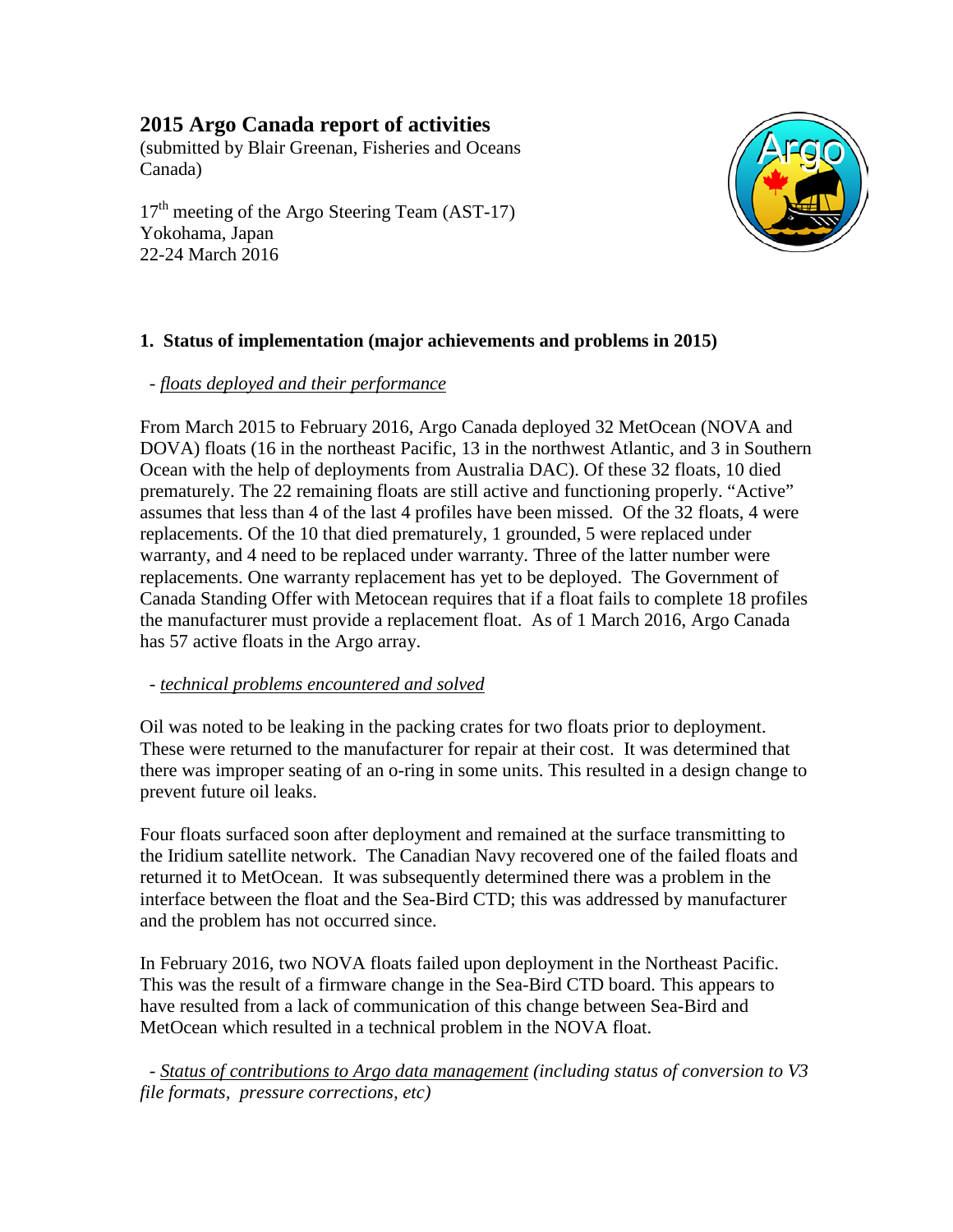DFO ISDM (formerly MEDS) continues to acquire data from 65 Argo floats. Of which 8 floats seemed to be in trouble and have not reported data for at least 1 month, so that our number of active floats is actually 57. Data are issued to the GTS and GDACs hourly in TESAC, BUFR and NetCDF format. The data of all Canadian floats together with some graphics are posted on a website and updated daily: [http://www.isdm.gc.ca/isdm](http://www.isdm.gc.ca/isdm-gdsi/argo/index-eng.html)[gdsi/argo/index-eng.html.](http://www.isdm.gc.ca/isdm-gdsi/argo/index-eng.html) On average 92% of data from January 2015 to January 2016 data were issued to the GTS within 24 hours of the float reporting in TESAC and BUFR format.

Since AST-16, we completed the following tasks:

- About ~18000 existing NETCDF profiles were converted to version 3.1. About roughly 5000 NETCDF profiles has been DMQC still need to convert to version 3.1 due to failure GDAC format checkers. We'll continue our conversion process based on each individual case.
- All of the meta data and technical NetCDF files were converted to version 3.1
- The new Argo BUFR template to send dissolved oxygen and surface observations on the GTS has been accepted and available for operational uses.
- We rewrote the BUFR encoder to read NetCDF profile version 3.0 and 3.1 in order to send dissolved oxygen and surface observations on the GTS. The software has been validated with AOML and is available if you would like to use it.
- Completed change the bulletin header from SOVD02 to SOFD02 for Argo TESAC messages.
- ISDM provides ADMT with quarterly reports on the performance of Argo data on the GTS in TESAC and BUFR formats.

# *- Status of delayed mode quality control process*

As of February 2016, 30% of all eligible floats, active and inactive, had their profiles visually QCed and adjusted for pressure and salinity according to the latest delayedmode procedures at least once. The salinity component of DMQC has been performed on 58% of all eligible cycles at least once. This is an improvement from March 2014 when Argo Canada reported 16% of floats were QCed.

# **2. Present level of and future prospects for national funding for Argo including a summary of the level of human resources devoted to Argo.**

## *Financial resources*

Canada does not have multi-year commitments of money devoted to Argo. Lobbying is necessary on an annual basis to renew the funding required to purchase new floats and other operational expenditures. Fisheries and Oceans Canada (DFO) committed \$361.5k for purchases of Argo float in August 2015. National Defence Canada also commited \$80k for the purchase of 5 MetOcean NOVA floats. The enabled the acquisition of a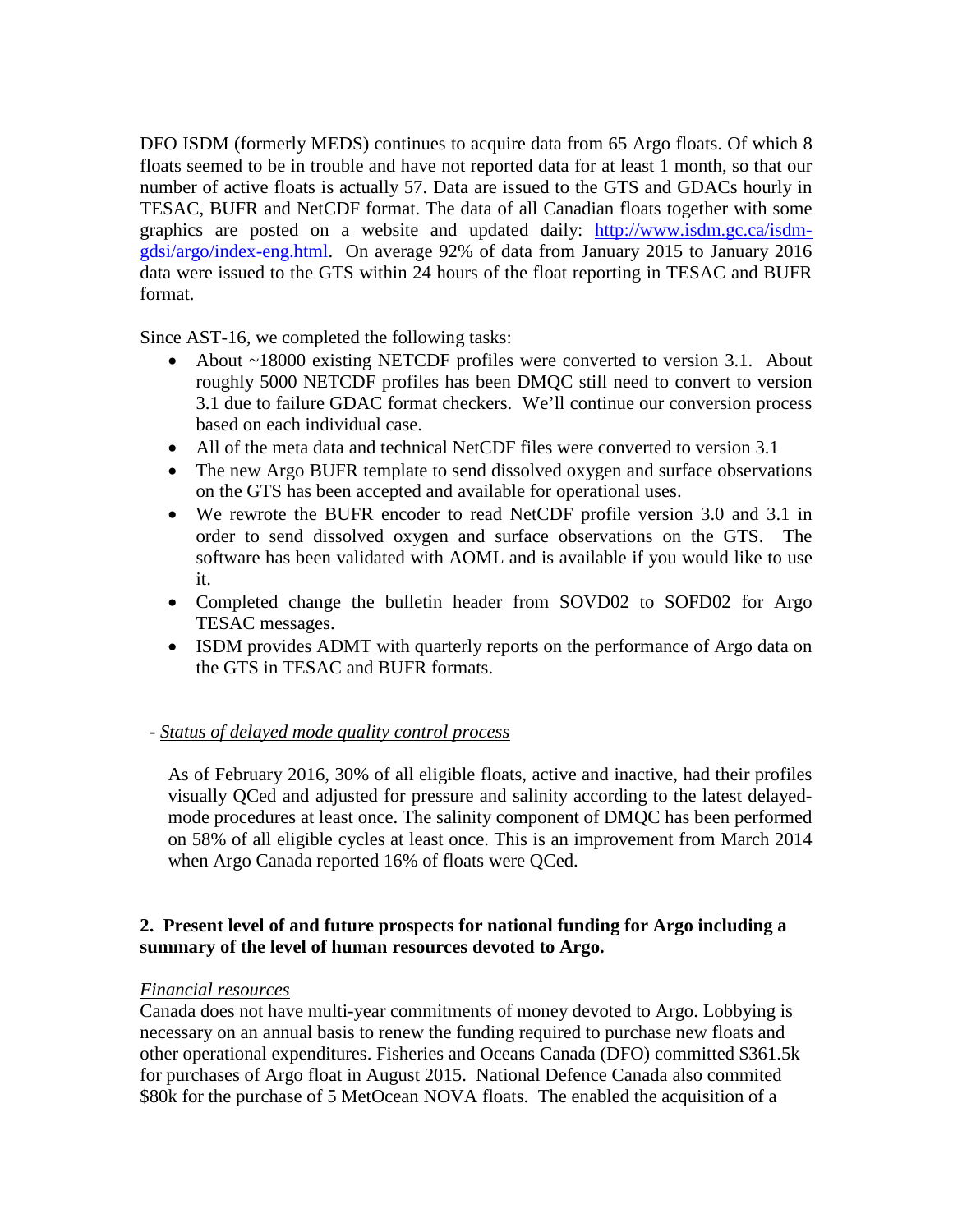total of 26 floats. Funding is expected to remain stable at approximately this level for the next few years with the new Federal Government committed to reinvesting in DFO Science.

The development of close links between the Argo Canada program and both the operational meteorology and operational oceanography R&D activities at the Canadian Meteorological Centre (Dorval, Québec) has been beneficial. An inter-departmental (Environment Canada, Department of National Defence, Fisheries and Oceans) Memorandum of Understanding entitled CONCEPTS (Canadian Operation Network of Coupled Environmental PredicTion Systems) has provided strong advocacy for the Argo program.

#### *Human resources*

On 1 April 2015, Blair Greenan of the Bedford Institute of Oceanography (BIO) replaced Denis Gilbert as national leader of the Argo Canada program. The logistics related to float deployments and satellite data transmission has been handled by Ingrid Peterson, also at BIO. On the west coast, Tetjana Ross has been hired by DFO at the Institute of Ocean Sciences and has taken over responsibility for Pacific deployments for Argo Canada.

In terms of FTE (Full-Time Equivalent) units, the following persons contribute to Argo Canada:

Anh Tran (ISDM, Ottawa, 0.9 FTE) Mathieu Ouellet (ISDM, Ottawa, 0.1 FTE) Blair Greenan (BIO, Halifax, 0.2 FTE) Ingrid Peterson (BIO, Halifax, 0.8 FTE) Igor Yashayaev (BIO, Halifax, 0.2 FTE) Tetjana Ross (IOS, Sidney, 0.2 FTE) Doug Yelland (IOS, Sidney, 0.1 FTE) Denis Gilbert (IML, Mont-Joli, 0.1 FTE)

There is a plan to hire a co-op student in the summer 2016 to update some of the data products developed by Howard Freeland, such as surface circulation maps of the Gulf of Alaska, Argo data interpolated to station Papa and projected onto Line P.

Denis Gilbert is assisting Argo Canada with issues related to dissolved oxygen. In particular, he has been providing expert advice and support on quality control and data processing of DO data from the DOVA floats deployed in the Labrador Sea.

In addition to the above persons, we benefit from the technical support of sea-going staff that follow pre-deployment protocols and perform the float deployments.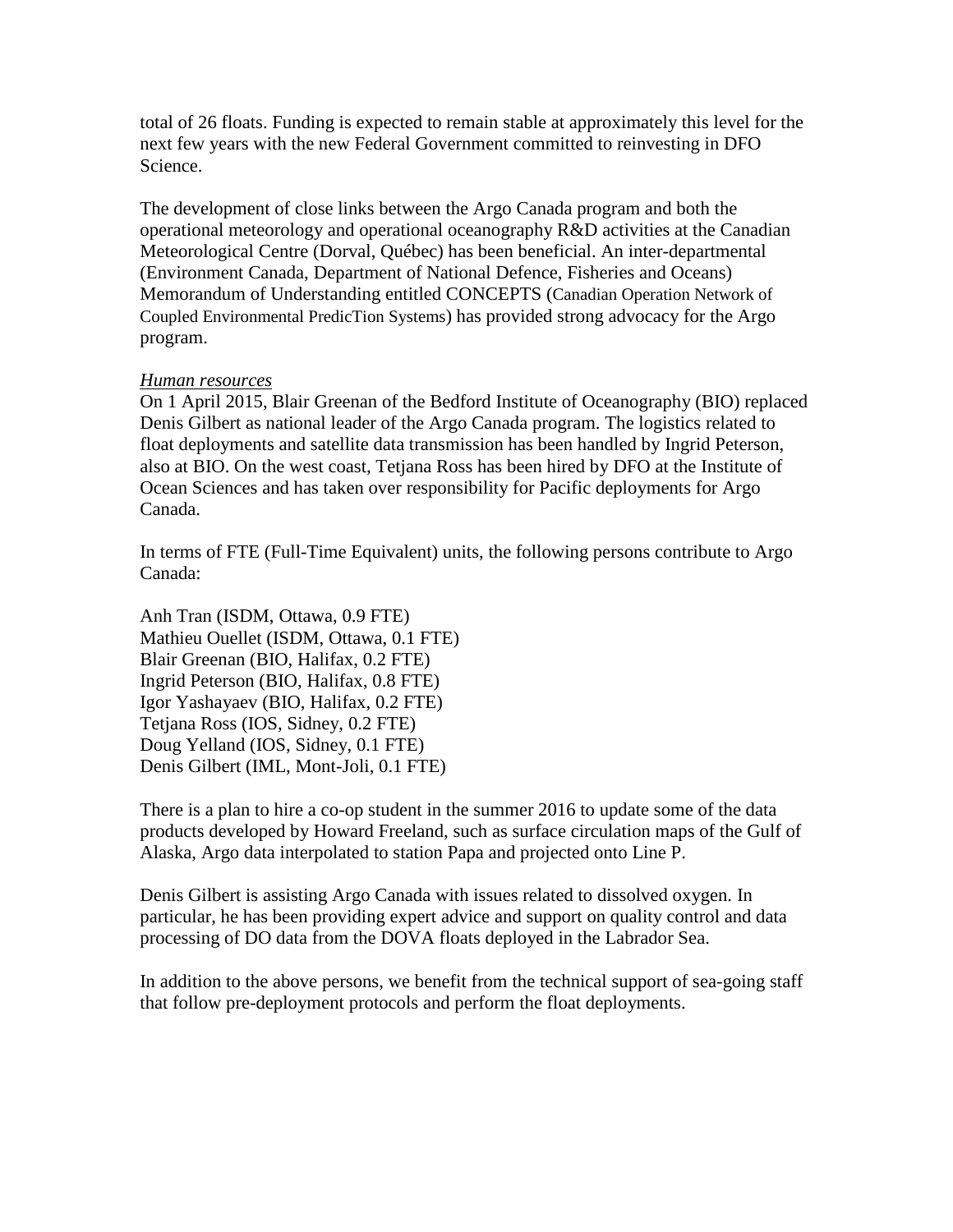#### **3. Summary of deployment plans (level of commitment, areas of float Deployment, low or high resolution profiles, extra sensors, Deep Argo) and other commitments to Argo (data management) for the upcoming year and beyond where possible.**

In 2016, we plan to deploy 26 new floats (firm commitment), all of which have already been purchased: 11 will be deployed in the North Pacific (NOVA), 6 in the Labrador Sea (2 NOVA, 4 DOVA), and 9 in the Gulf Stream's northern recirculation gyre and off Newfoundland (NOVA). There is also potential for up to 9 additional float deployments with replacement floats for those that failed within the warranty period.

## **4. Summary of national research and operational uses of Argo data as well as contributions to Argo Regional Centers. Please also include any links to national program Argo web pages to update links on the AST and AIC websites.**

The Canadian CONCEPTS Global Ice Ocean Prediction System (GIOPS) assimilates Argo data on a weekly basis. The GIOPS assimilation system has been updated in 2015 to use a smoother increment update called IAU. In this process the results of the assimilation are progressively added to the model solution over a model period of 1 day. This ensures that the ocean model is more receptive to Argo data. The new version of GIOPS operational since Dec 2015, now uses the IAU update in it assimilation scheme. Inter-comparisons with observations (profiles, drifters), demonstrate increased forecast precision as a result of the updated assimilation scheme in GIOPS V2. Validations with Argo on GIOPS are also compared with four other international groups under the GODAE OceanView Intercomparison Validation Task team using class4 metrics. In addition to the operational GIOPS v2 system, CONCEPTS has implemented a Regional Ice Ocean Prediction System (RIOPS) covering the Arctic and Atlantic Oceans. This system is operational, there is no data assimilation, but RIOPS is spectrally nudged to GIOPS which assimilated Argo data. Future updates of CONCEPTS RIOPS systems will include its own assimilation scheme.

All CONCEPTS systems run operationally at Environment and Climate Change Canada's Canadian Meteorological Center (Dorval, Quebec). CONCEPTS is an MOU for a collaboration between National Defence, Environment and Climate Change Canada and Fisheries and Oceans Canada.

The Department of National Defence Navy scientists routinely use real time Argo vertical profiles of temperature into their Ocean Work Station to aid in the computation of sound velocity profiles for support of at-sea operations.

Argo floats deployed in the Labrador Sea are an important element of an NSERC Climate Change and Atmospheric Research project entitled VITALS (Ventilation, Interactions and Transports Across the Labrador Sea). This research network is attempting answer fundamental questions about how the deep ocean exchanges carbon dioxide, oxygen, and heat with the atmosphere through the Labrador Sea. New observations and modelling will determine what controls these exchanges and how they interact with varying climate, in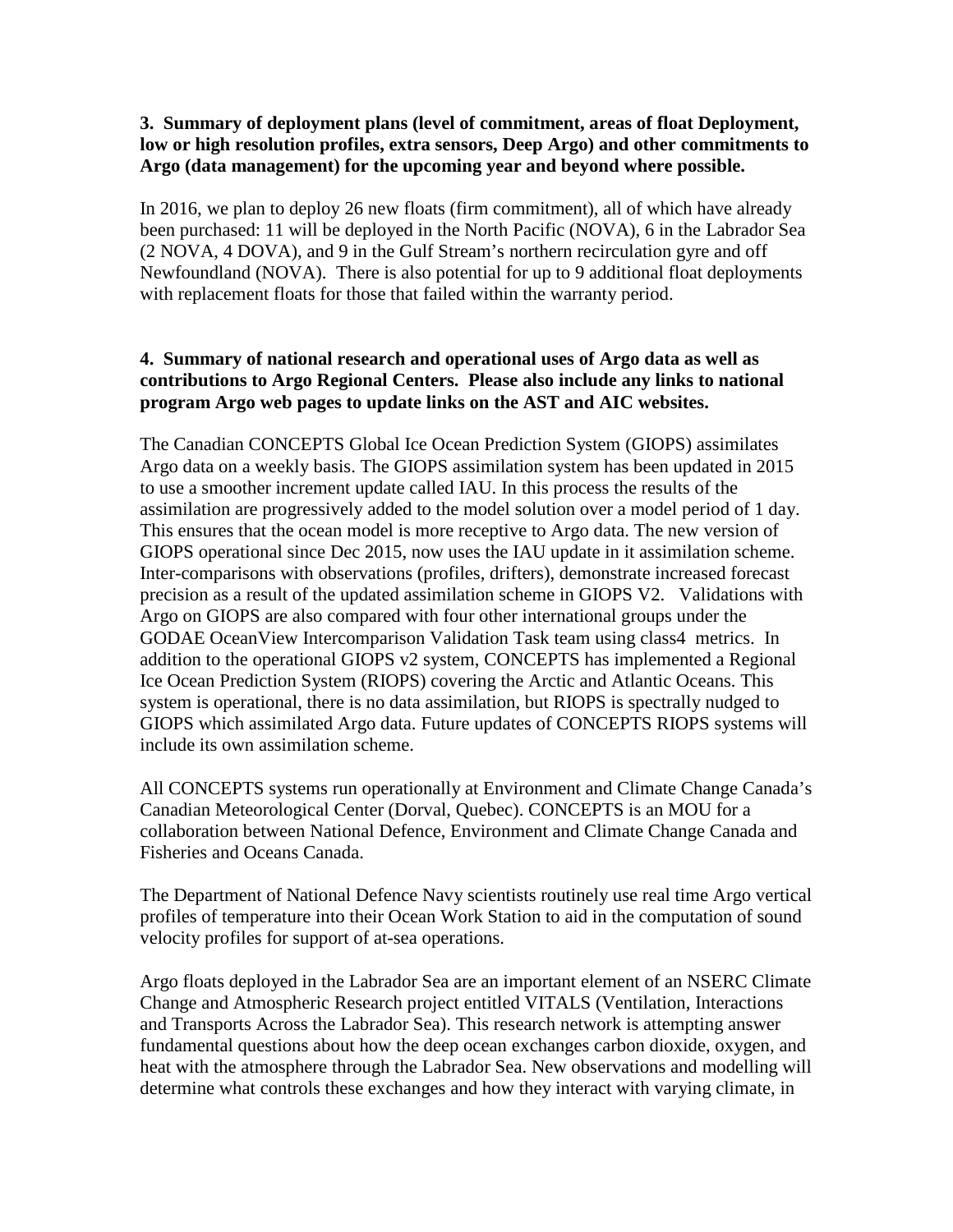order to resolve the role of deep convection regions in the Carbon Cycle and Earth System. VITALs is a pan-Canadian initiative involving scientists from 11 Canadian universities as well as multiple federal government laboratories (Fisheries and Oceans Canada, as well as Environment Canada), industrial and foreign partners. <http://knossos.eas.ualberta.ca/vitals/>

The Argo Canada web site is maintained by Fisheries and Oceans Canada at [http://www.isdm.gc.ca/isdm-gdsi/argo/index-eng.html.](http://www.isdm.gc.ca/isdm-gdsi/argo/index-eng.html)

**5. Issues that your country wishes to be considered and resolved by the Argo Steering Team regarding the international operation of Argo. These might include tasks performed by the AIC, the coordination of activities at an international level and the performance of the Argo data system. If you have specific comments, please include them in your national report.**

Nothing to report this year.

**6. To continue improving the quality and quantity of CTD cruise data being added to the reference database by Argo PIs, it is requested that you include any CTD station data that was taken at the time of float deployments this year. Additionally, please list CTD data (calibrated with bottle data) taken by your country in the past year that may be added to the reference database. These cruises could be ones designated for Argo calibration purposes only or could be cruises that are open to the public. To help CCHDO track down this data, please list the dates of the cruise and the PI to contact about the data.**

Most of the recent CTD data collected by DFO researchers are transferred to ISDM and then to NODC and CCHDO. Mathieu Ouellet (DFO, Ottawa) is responsible for dissemination of Canadian CTD data. Steve Diggs sometimes obtains data directly from Canadian PI's at DFO labs.

**7. Keeping the Argo bibliography ( [http://www.argo.ucsd.edu/Bibliography.html\)](http://www.argo.ucsd.edu/Bibliography.html) up to date and accurate is an important part of the Argo website. This document helps demonstrate the value of Argo and can possibly help countries when applying for continued Argo funding. We reached more than 2000 papers published using Argo data! To help me with this effort, please include a list of all papers published by scientists within your country in the past year using Argo data, including non-English publications.** 

**I've added a thesis citation list too [\(http://www.argo.ucsd.edu/argo\\_thesis.html\)](http://www.argo.ucsd.edu/argo_thesis.html). If you know of any doctorate theses published in your country that are missing from the list, please let me know.**